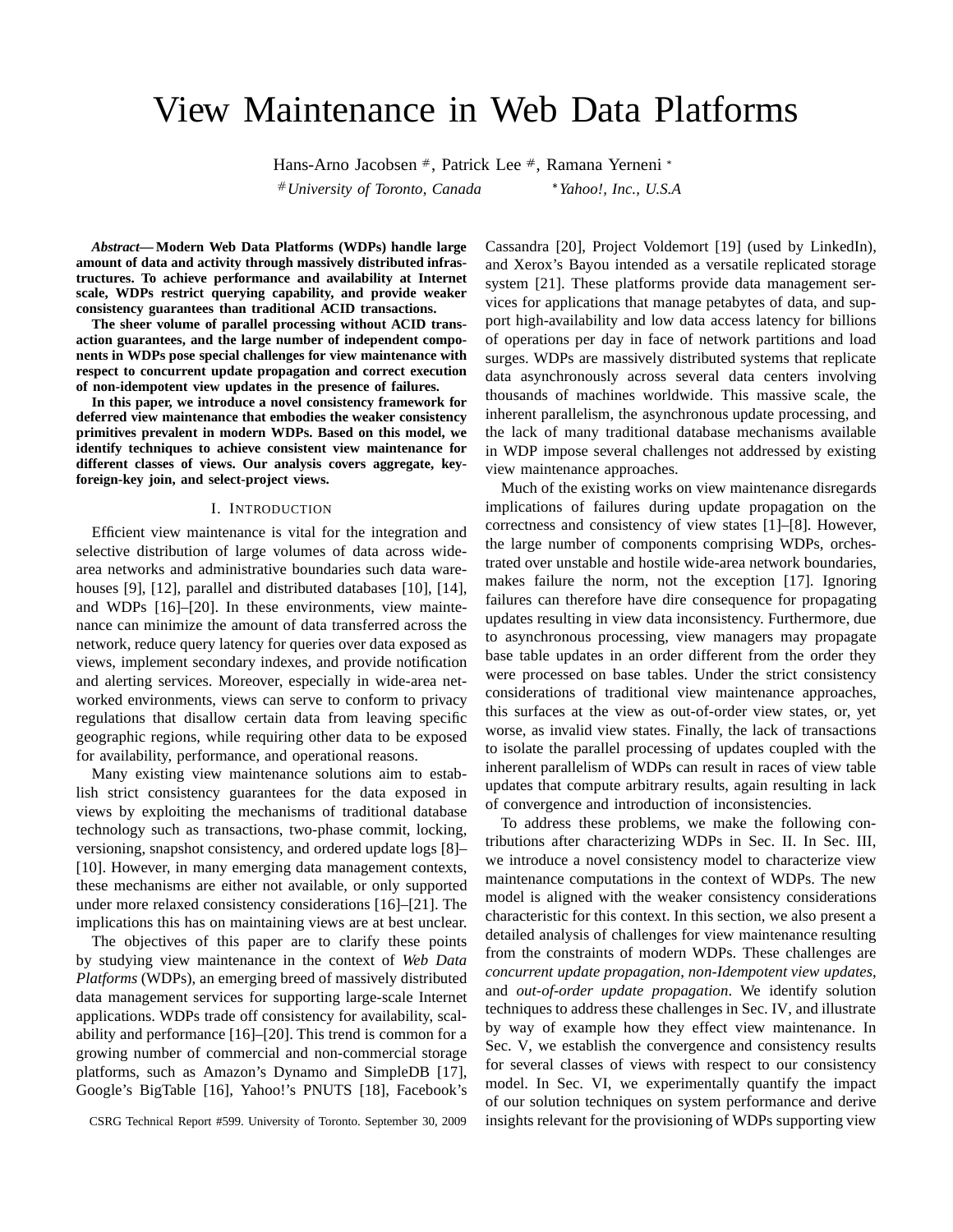maintenance. Finally, in Sec. VII, we place our work within the context of the plethora of prior work on view maintenance.

# II. WEB DATA PLATFORMS

In this section we summarize the key properties of WDPs, an emerging breed of data management systems, and describe the implications of these properties for the maintenance of derived data such as database views. We first characterize WDPs by reviewing their main design choices, then highlight implications and challenges for view maintenance. Finally, we describe the architectural framework of a typical WDP.

## *A. Characteristics of WDPs*

WDPs are large-scale data management systems comprising thousands of machines. Typically, a WDP is comprised of services for data persistence, request routing, logging, replication, and load management [16]–[20]. WDPs target the data management needs of applications like Web-based email, online shopping, online catalogs, and shopping-cart management, which are used by hundreds of millions of users over the Web daily. Examples of WDPs described in the literature are Amazon's Dynamo [17] and SimpleDB product, Google's BigTable [16], Yahoo's PNUTS [18], Facebook's Cassandra [20], and Project Voldemort [19] used by LinkedIn.

For many web applications, a weaker consistency guarantee on a per-record basis is sufficient. WDPs exploit this weaker requirement to offer high performance and massive scalability. Firstly, complex operations such as joins are disallowed in favor of simple operations such as record get. Secondly, WDPs avoid global coordination. In particular, full-fledged ACID-transaction support is not offered, including isolation and atomic commitment of multi-update transactions. Instead, primitive single record update operations are offered.

WDPs achieve high performance and scalability through horizontal partitioning of data across many *storage units*. Each record is independently accessible in a parallel manner. Parallelism also extends to propagating base updates to views; view tables as well as base tables are partitioned and processed in this manner. A view record may be dependent on a set of base records that may reside in multiple partitions on multiple storage units. At the same time, each base record may be relevant to multiple view records that reside on multiple storage units. Thus, the mapping of base records/partitions to the view records/partitions is many-to-many.

Yet another aspect of the high-performance and scalability requirements of WDPs is that synchronous operations are generally avoided. In particular, the maintenance of derived data, such as views and replicas, is performed asynchronously to reduce the latency for the operations on the base data.

#### *B. Challenges for Consistent View Maintenance*

The above properties of WDPs (parallel processing of base and view updates, lack of ACID transaction support, and deferred view maintenance) pose several challenges to consistent view maintenance in these systems. We discuss three fundamental challenges in this regard:

- 1) Concurrent update propagation: In WDPs, base updates can be propagated to views through multiple view managers to achieve scalable view maintenance. That is, for a given view that is residing on multiple storage managers, there can be multiple view managers that are propagating updates from the relevant base tables that are residing on multiple storage units. The base update processing, and the update propagation work are done in parallel. Given that WDPs may not provide adequate isolation and concurrency control (like ACID transactions in conventional systems), concurrent update propagation/processing can lead to inconsistencies in the state of the view tables.
- 2) Non-idempotent view updates: In a typical WDP, as a large number of components (e.g., storage units) are involved in handling ultra-scale data and operations, there is higher likelihood of component failures in WDPs than in conventional database systems. As such, we need to consider the effects of system-component failures on view maintenance. In the presence of failures, update programs that involve non-idempotent view updates (e.g., in the case of COUNT and SUM views) can lead to inconsistent view maintenance.
- 3) Out-of-order update propagation: The flow of base updates to views is through multiple view managers in a parallel and distributed setting employed by WDPs. Without appropriate flow control, in terms of the flow of base updates to corresponding view records through various view managers, view maintenance can become inconsistent due to out-of-order update propagation.

We will illustrate the above three challenges through examples and point out the various kinds of consistency problems they cause for view maintenance in Sec. III.

## *C. Typical WDP Architecture*



Fig. 1 shows the components of a typical WDP. The system structure resembles the Dynamo [17], PNUTS [18], BigTable [16], Cassandra [20], and Project Voldemort [19] architectures. The records in the system are stored at *storage units* and

Fig. 1. Typical WDP architecture

application requests are routed to the appropriate *storage units*. Asynchronous update propagation, for deferred view maintenance, is achieved through the collection and propagation of log records that represent the stream of baserecord updates. *View managers* request base-table updates from the *log entries servers* and propagate these updates to the view tables using the algorithms described in Sec. V.

The system structure of Fig. 1 is what we used for the evaluation of the solution techniques described in this paper. We could have performed our experiments using existing DHT storage implementations. However, as evidenced by Dynamo's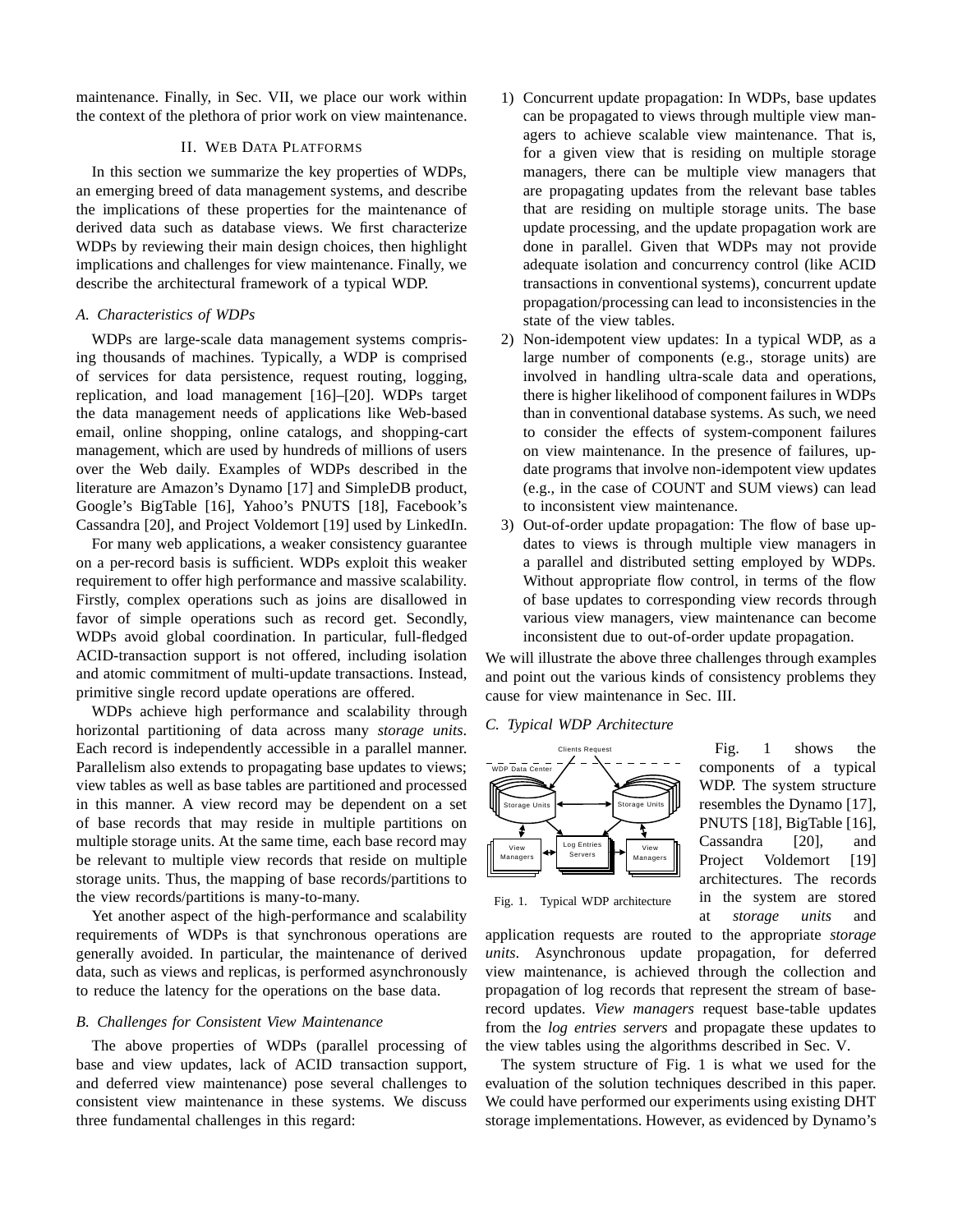overlay construction [17] and the PNUTS design [18], the high latency cost associated with  $O(log(n))$  average hop counts is unsuitable for large-scale WDPs.

# III. CONSISTENCY MODEL

In this section, we define a consistency model for view maintenance in a manner that is compatible with record timeline semantics adopted by WDPs [17], [18]. In particular, we formally define the notion of agreement between the state of a view record and the state of the base records that it is derived from. In our consistency model, we define various levels of consistency to accommodate scalable view maintenance in WDPs. First, we present our notation for records and their states in a WDP. Then, we relate the state of view records to base records. Finally, we specify what it means for view maintenance to achieve convergence and various levels of consistency. Then, we return to the fundamental problems in maintaining views consistently in WDPs, introduced in Sec. II-B, as they aim to achieve scalable data processing by adopting weak-consistency mechanisms. We illustrate these problems with examples and the associated violation of the various levels of consistency in our model.

## *A. Notation*

In our model, *B* represents the base data, i.e., the set of records in the base tables. <sup>V</sup> represents the view data, i.e., the set of records in the view tables. Each record in our model is designated by a table the record belongs to and a key for the record.  $B_i$  represents a base state and  $V_i$  represents a view state.  $V_i(r)$  represents the state of a record r in a view state,  $V_i$ .  $View(B_i)$  represents the set of view records obtained by applying the view definition,  $View$ , on the base state  $B_i$ .  $View(B_i)(r)$  represents the state of a record r when applying the view definition,  $View$ , on the base state  $B_i$ . This notation will become important when defining the levels of consistency, below.

Each update, insert, and delete operation affects a single record and produces a new version of the record. Each record in our model has a time-line corresponding to the sequence of versions of the record. Each base state  $B_i$  effectively contains a particular version of each base record, and each view state  $V_j$  contains a particular version of each view record. We say  $B_i \leq B_j$  if for all base records, the version of the record in  $B_j$  is not earlier than the version of the same record in  $B_i$ . Note that there could be two base states  $B_i$  and  $B_j$  such that neither  $B_i \leq B_j$  nor  $B_j \leq B_i$  is true. Similarly, we say  $V_i \leq V_i$  if for all view records, the version of the record in  $V_i$  is not earlier than the version of the same record in  $V_i$ .

To understand the notion of agreement between view states and base states, and the associated levels of consistency, let us consider an initial base state  $B_0$  and a final base state  $B_f$  that is achieved after a sequence of updates, inserts and deletes are performed on the base records. The intermediate base states  $B_i$  are obtained by considering intermediate versions of the base records. That is, for a base state  $B_i$  between  $B_0$  and  $B_f$ , at least one base record has a version earlier than its version in  $B_f$  and at least one base record has a version later than its version in  $B_0$ . Effectively, the intermediate base state  $B_i$ can be obtained by applying to  $B_0$  a prefix of a sequence of updates, inserts and deletes that agrees with the sequence of updates, inserts and deletes that produces  $B_f$ . We say that two sequences of updates agree with each other if they do not change the order of updates, inserts and deletes on any particular record. That is, if two sequence of updates, inserts and deletes produce the same time-line for each record they operate on, they agree with each other.

We illustrate the notion of base states and how they change as updates are executed by the following example. Consider a base table  $Friends(\overline{UID}, \overline{FID})$ , with both attributes as the key. Let the initial state of the base table contain a single record  $\{(u_3, u_2)\}\$ . Consider a stream of updates:  $i_1(u_3, u_5)$ ,  $d_2(u_3, u_2)$ ,  $i_3(u_3, u_1)$ . That is, the first change is an insert, the second one is a delete, and the third one is an insert.

The initial base state has just one record  $\{(u_3, u_2)\}\.$  The final base state contains  $\{(u_3, u_5), (u_3, u_1)\}\.$  An intermediate base state is  $\{(u_3, u_5)\}\.$  Another intermediate base state is  $\{(u_3, u_5), (u_3, u_2)\}\.$  What may be less obvious is that yet another intermediate base state may be  $\{(u_3, u_2), (u_3, u_1)\}\$ , as the record for the last insert operation does not have the same key as that of any other base record under consideration. Thus, the record it inserted can appear in an intermediate base state without the effects of the other two operations (on the other base records). In essence, we can shuffle the three updates because they do not share keys, and then consider the prefixes of the sequences of updates to identify the intermediate base states.

As with the base states, we formulate the notion of an initial view state  $V_0$ , a final view state  $V_f$ , and intermediate view states  $V_i$  for the view records. When the base updates, inserts and deletes are propagated to the view manager, it performs a sequence of view updates, inserts and deletes on view records. With respect to these view updates, we consider the initial, final and intermediate view states.

## *B. Levels of Consistency*

We define the following levels of consistency with respect to view states and base states.

*Convergence*: We say that the system achieves *convergence* if and only if the final state of all view records correspond to the final base state. That is,  $V_f$  and  $View(B_f)$  are equal. Formally, for each view record  $r<sub>1</sub>$ <sup>1</sup>

$$
V_f(r) = (View(B_f))(r).
$$

*Weak consistency*: We say that the system achieves *weak consistency* if and only if it achieves *convergence* and every state of every view record is valid (i.e., corresponds to some base state). Formally, for each intermediate view state  $V_i$ , for

<sup>1</sup>To re-iterate, the interpretation of this notation is that *convergence* is achieved if every record in  $V_f$  agrees (left side), in a one-to-one correspondence (i.e., has the same value), with the record that results from applying the view definition,  $View$ , on the final base state,  $B_f$  (right side). See Sec. III-A for the definition of the notation.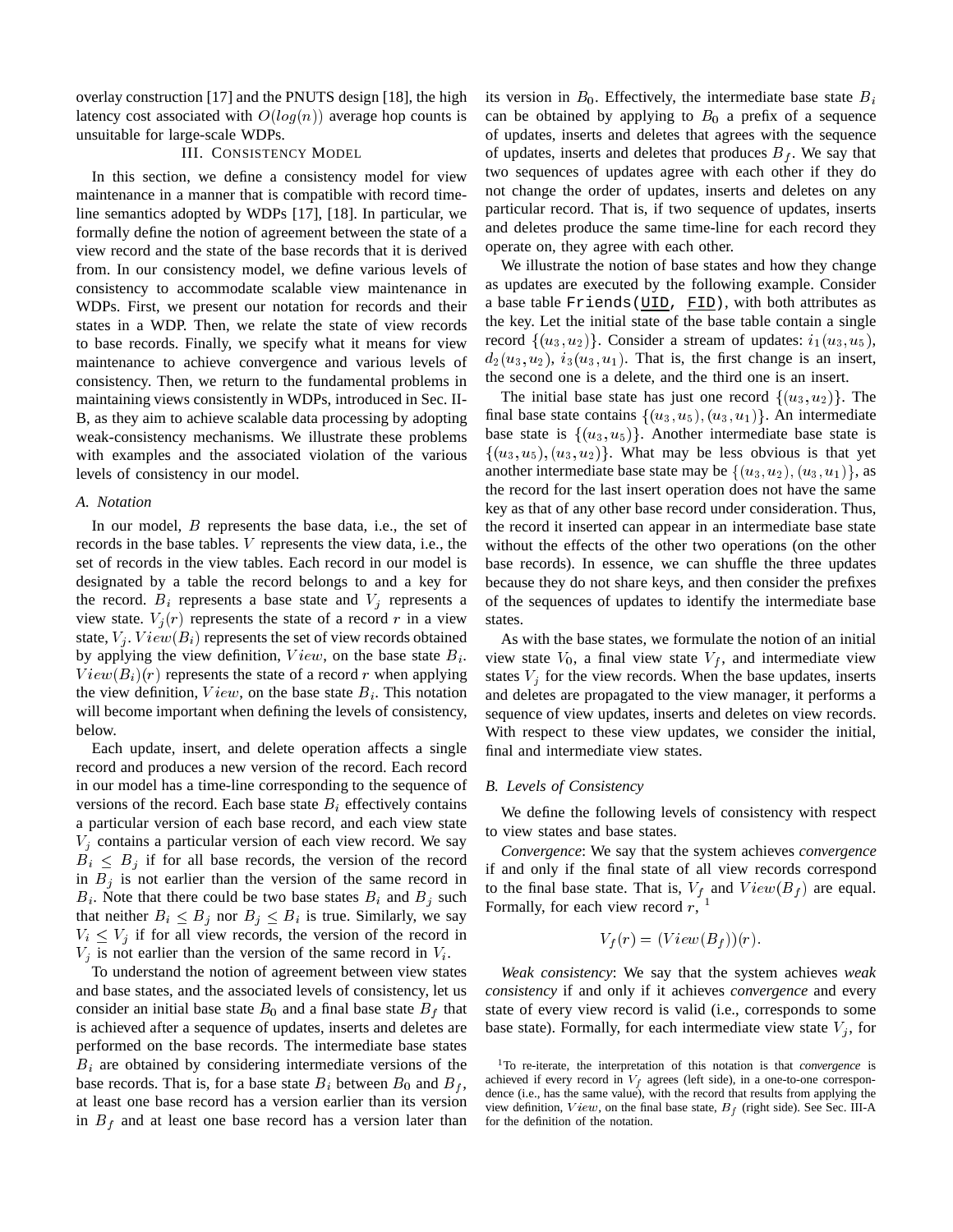each view record r, there exists a base state  $B_i$  with  $B_0 \leq$  $B_i \leq B_f$ , such that

$$
V_j(r) = (View(B_i))(r).
$$

*Strong consistency*: We say that the system achieves *strong consistency* if and only if it achieves *weak consistency* and every pair of states of every view record are correctly ordered (i.e., correspond to two base states in the same order.) Formally, for each pair of intermediate view states  $V_{j_1}$  and  $V_{j_2}$ such that  $V_{j_1} \leq V_{j_2}$ , for each view record r, there exist a pair of base states  $B_{i_1}$  and  $B_{i_2}$ , with  $B_0 \leq B_{i_1} \leq B_{i_2} \leq B_f$ , such that

$$
V_{j_1}(r) = (View(B_{i_1}))(r)
$$
 and  $V_{j_2}(r) = (View(B_{i_2}))(r)$ .

*Complete consistency*: We say that the system achieves *complete consistency* if and only if it achieves *strong consistency* and every base state is reflected in some view state. Formally, for each base state  $B_i$  with  $B_0 \leq B_i \leq B_f$ , for each view record r, there exists a view state  $V_j$ , such that

$$
V_j(r) = (View(B_i))(r).
$$

While we have defined four levels of consistency, in practical terms the complete consistency level is not useful to achieve. There is not much benefit in maintaining views in a manner that reflects every possible base state in WDPs. What is more useful is to achieve eventual agreement of the view with the base state and ensuring that the view information corresponds to valid base states and in the right order. Thus, the discussions in this paper centers around the problems and solutions in achieving convergence, weak consistency and strong consistency for various classes of views.

## *C. Violation of Consistency*

In this section we illustrate how the three fundamental issues presented in Sec. II-B may lead to inconsistencies in the maintenance of views in WDPs. In Sec. IV, we will show how a set of solutions we developed can re-establish consistency.

Example 1 – **Concurrent update propagation**: Consider a base table  $R(K, X, Y)$  and a view  $D(X, S)$  defined as SELECT  $X$ , SUM(Y) FROM  $R$  GROUP BY  $X$ ; note that  $K$  is the key attribute in  $R$  and  $X$  is the key attribute in D. Consider two base updates:  $u_1(R(k_2, x_1 \rightarrow x_2, 200))$ and  $u_2(R(k_4, x_2 \rightarrow x_1, 400))$ . The initial and final base states along with the initial view state are shown below.

$$
B_0 = \{ (k_1, x_1, 100), (k_2, x_1, 200), (k_3, x_2, 300), (k_4, x_2, 400) \}
$$
  
\n
$$
B_f = \{ (k_1, x_1, 100), (k_2, x_2, 200), (k_3, x_2, 300), (k_4, x_1, 400) \}
$$
  
\n
$$
V_0 = \{ (x_1, 300), (x_2, 700) \}
$$

Let two view managers (or two concurrent threads of a view manager) propagate the two updates concurrently. As the view managers execute the update programs to propagate the updates, they access the view records and issue updates. Let the view manager processing the first update  $u_1$  first read the  $x_1$  and  $x_2$  view records. Then, let it add 200 to the SUM for  $x_2$  and subtract 200 from the SUM for  $x_1$ . Concurrently, let the second view manager processing the update  $u_2$  read the  $x_1$  and  $x_2$  view records. Then, let it add 400 to the SUM for  $x_1$  and subtract 400 from the SUM for  $x_2$ . Let the concurrent interleaving of these operations be such that all the read operations happen first and then the update operations of the first view manager and then the update operations of the second view manager. In such a case, the final state of the view records,  $V_f$  will be  $\{(x_1, 700), (x_2, 300)\}\.$  This final view state does not agree with the final base state  $B_f$ . In particular,  $B_f$  is  $\{(k_1, x_1, 100), (k_2, x_2, 200), (k_3, x_2, 300), (k_4, x_1, 400)\}.$  The view definition applied to  $B_f$  yields  $View(B_f) = \{(x_1, 500),$  $(x_2, 500)$ . Both the  $x_1$  view record and the  $x_2$  view record do not converge to their final states, with respect to the final base state. Thus, concurrent update propagation, in the absence of appropriate isolation support, can lead to loss of convergence in view maintenance.

The crux of the problem above is that some of the view updates performed when propagating the base updates may be "overwritten" by other concurrent activity. In effect, we have a case of "lost updates" in the presence of concurrent update propagation. Accordingly, the view states achieved may not reflect all the base updates properly and thus we can lose the convergence property for view maintenance.

Example 2 – **Non-idempotent view updates**: Consider a base table  $R(K, X, Y)$  and a view  $D(X, S)$  defined as SELECT  $X$ , SUM(Y) FROM  $R$  GROUP BY  $X$ . Note that K is the key attribute in R and X is the key attribute in D. Consider the base insert  $i_1(R(k_3, x_1, 100))$ . The initial and final base states along with the initial view state are shown below.

$$
B_0 = \{(k_1, x_1, 100), (k_2, x_1, 200)\}
$$

$$
B_f = \{(k_1, x_1, 100), (k_2, x_1, 200), (k_3, x_1, 100)\}
$$

$$
V_0 = \{(x_1, 300)\}
$$

Let the view manager propagate the update  $i_1(R(k_3, x_1,$ 100)) by increasing the SUM for the  $x_1$  record by 100. However, after it has issued the view update, and the system completed the update operation, let the view manager die due to a system/component failure. Later, when the view manager recovers and resumes update propagation, it will have to redrive the processing of the  $i_1$  update, because it might not have registered the fact that its earlier processing of that update had completed. Thus, in its second attempt, it again increases the SUM for the  $x_1$  record by 100, arriving at the view record  $(x_1, 500)$ . Note that this view record does not correspond to either  $B_0$  or  $B_f$ . Thus, we have an invalid view state that violates the weak-consistency level in our model.

The crux of the problem above is that the view manager does not know that the view update issued before it failed had completed. Effectively, the repeated view update when the view manager resumes after failure is an "illegal update". Therefore, the view state becomes invalid. In order to avoid invalid states, and thus preserve the weak-consistency level in our model, view-maintenance schemes need a solution to the problem of processing non-idempotent view updates in the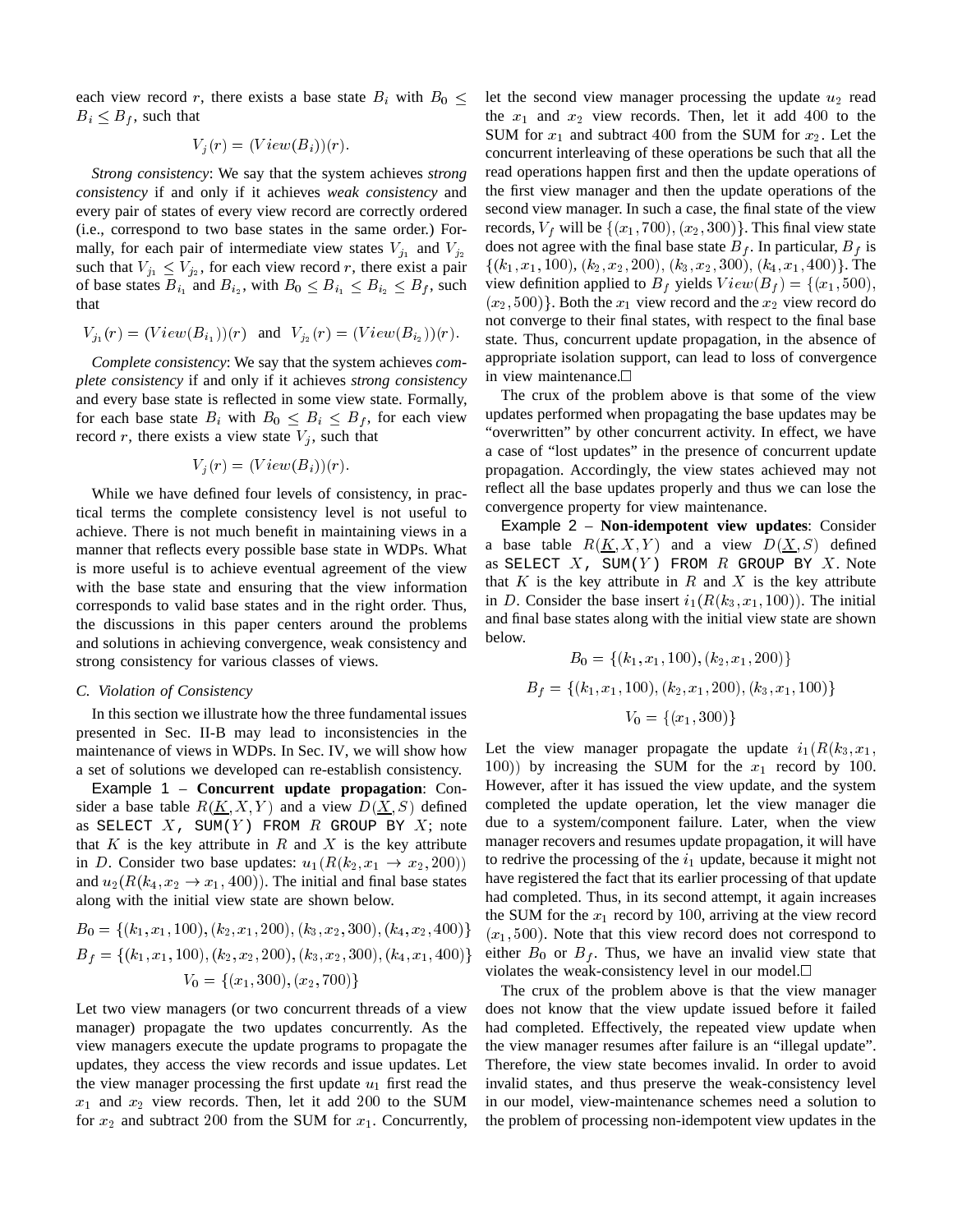presence of failures. The above example illustrates how nonidempotent view updates can lead to invalid view states, thus violating weak consistency. Other variations of the example may also demonstrate the loss of convergence in terms of the final view state not agreeing with the final base state.

Example 3 – **Out-of-order update propagation**: Consider a base table  $R(K, X, Y)$  and a view  $D(K, X, Y)$  defined as SELECT  $K$ ,  $X$ ,  $Y$  FROM  $R$  WHERE  $Y$  < 25. Note that  $K$  is the key attribute in  $R$  and  $D$ . Let the initial state be  $B_0 = \{(k_1, x_1, 5)\}\,$ ,  $V_0 = \{(k_1, x_1, 5)\}\$ . Consider three base updates:  $u_1(R(k_1, x_1, y \rightarrow 10))$ ,  $u_2(R(k_1, x_1, y \rightarrow 20))$ , and  $u_3(R(k_1, x_1, y \rightarrow 15))$ . The final base state is  $B_f =$  $\{(k_1, x_1, 15)\}\.$  Let two view managers (or two concurrent threads of a view manager) propagate the updates. In particular, let the first view manager propagate  $u_1$  and then  $u_3$ , while the second view manager propagates  $u_2$ . To illustrate the specific problems with the out-of-order update propagation, let us assume that the two view managers do not encounter isolation problems with respect to the concurrent execution of their update programs. Thus, the view update operations can be as follows: the second view manager can completely process  $u_2$  before the first view manager starts processing  $u_1$ . The view record has the following sequence of states:  $(k_1, x_1, 5)$ ,  $(k_1, x_1, 20)$ ,  $(k_1, x_1, 10)$ ,  $(k_1, x_1, 15)$ . The final state of the view record does agree with the final base state. So, the view converges to the desired final state. Moreover, all the states of the view record are valid, because they correspond to some base state. The  $(k_1, x_1, 5)$  view record corresponds to  $B_0$ , the  $(k_1, x_1, 15)$  view record corresponds to  $B_f$ , the  $(k_1, x_1, 20)$ view record corresponds to the intermediate base state that can be obtained by applying  $u_1$  and  $u_2$  to  $B_0$ , and the  $(k_1, x_1, 10)$ view record corresponds to the intermediate base state that can be obtained by applying  $u_1$  to  $B_0$ . Thus, all the view states are valid and so weak consistency is not violated. However, the sequence of view states does not have strong consistency. In particular, note that the view-record state  $(k_1, x_1, 10)$  is later than the view-record state  $(k_1, x_1, 20)$ , but they correspond to intermediate base states in the wrong order.

The above example illustrates how out-of-order propagation can lead to violation of strong consistency. Other variations of the above example can illustrate how out-of-order propagation can also lead to violation of other consistency levels. For instance, if in the above example,  $u_1$  and  $u_3$  are completely propagated by the first view manager before the second manager propagates  $u_2$ , then the final view state obtained may be  $(k_1, x_1, 20)$ , violating convergence of the view.

The crux of the problem above is that if we allow the updates on a base record to "race with each other" through multiple view managers maintaining the same view table, they can be applied out of order and cause consistency violations.

## IV. SOLUTION TECHNIQUES

In the previous section we have described the various challenges to consistent view maintenance in typical WDPs. In this section, we discuss the solutions to these problems.

## *A. Concurrent Update Propagation*

As observed in the previous section, a major challenge to consistent view maintenance in WDPs is concurrent update propagation. There are typically multiple view managers that propagate base updates to the views. In such a setting, it is possible that there are multiple view managers that receive updates from different partitions of a base table and propagate them to the same view record. That is, a view record may be concurrently accessed and updated by multiple view managers handling different base updates being propagated.

As we have seen in the previous section, uncontrolled concurrent update propagation can lead to inconsistent view maintenance. Conventional systems overcome this problem by relying on ACID-transaction capabilities that ensure appropriate serializable execution of the concurrent operations. However, in typical WDPs it is too expensive to provide ACID-transaction capabilities. Therefore, to achieve scalability of data and operations, no ACID transactions with serializable execution order are supported.

We have developed simple techniques for consistent view maintenance through concurrent update propagation, using basic "test-and-set" (TAS) primitives that can be supported by WDPs in a scalable manner. The techniques we employ derive from optimistic locking [22]. We illustrate these techniques by revisiting the example of the previous section.

Example 1 (cont.'d): Let two view managers (or two concurrent threads of a view manager) propagate the two updates,  $u_1, u_2$ , concurrently. As the view managers execute the update programs to propagate the updates, they access the view records and issue updates. Let the view managers test the versions of the records they access before they perform the update operations. For instance, the view manager processing the first update  $u_1$ , reads the  $x_1$  and  $x_2$  view records, because the  $k_1$  base record is changing  $x_1$  to  $x_2$ . Later on when it adds 200 to the SUM for  $x_2$ , it tests that the  $x_2$  record has not been modified between the time it read the record earlier and is now updating it. If there had been an intervening update, perhaps due to another concurrent update propagation (by another view manager or another thread of activity), the view manager simply reads the  $x_2$  record again and issues an update that increases it by <sup>200</sup>. In a similar way, it can protect the integrity of its update of the  $x_1$  record from interference by other concurrent update-propagation activity.

The important thing to note here is that the simple TAS capability described above can be easily supported by typical WDPs by keeping track of a signature indicating the state of the data record. In particular, a read operation returns the record and its signature; a TAS operation checks if the signature of the record has changed since the earlier read that the update depends on. If the signature has changed, the TAS operation fails; otherwise, the operation succeeds and it updates the signature. Note that the implementation of the TAS operation does not require any global synchronization/coordination like in the case of ACID-transaction support. Each TAS operation can be managed by the storage unit that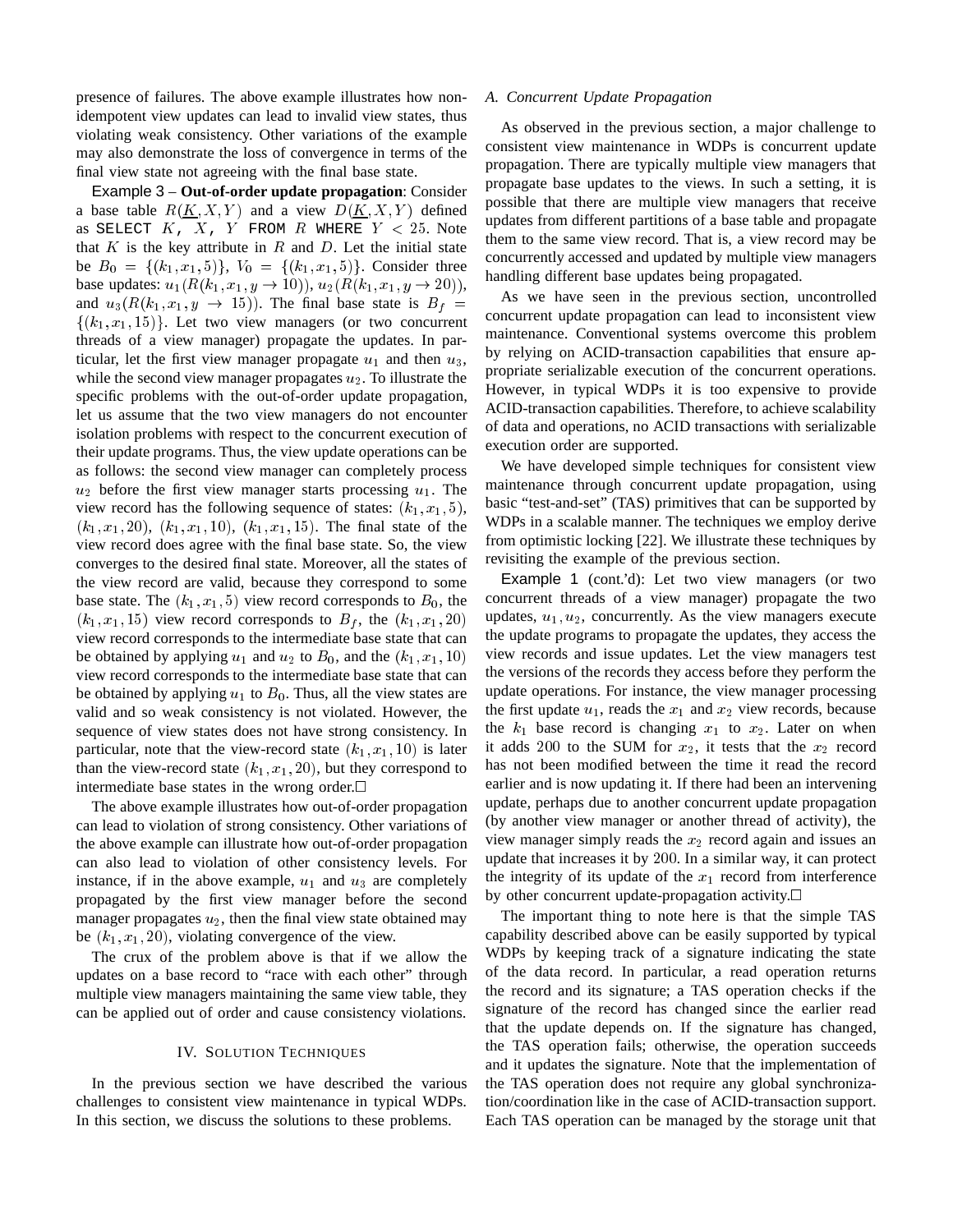stores the record being updated, in an efficient way using shortduration latches that just last for the duration of the update operation (not an entire transaction).

As part of the TAS operation's arguments, it is the view manager's responsibility to provide a meaningful signature that captures the state of the view record. This also serves to reduce the computational burden on the storage units. The signature can be initialized to any value when performing a TAS insert operation. When performing a TAS update operation, the only requirement is that the new signature must be different from the retrieved signature. In its simplest form, a TAS signature can be a single integer representing the current version number of the view record. Henceforth, we will call this *counter-based TAS* (cnt-TAS). The signature is initialized to zero in a TAS insert operation. As for TAS update operation, a new signature is generated by incrementing the retrieved version number by one.

Signatures that satisfy the properties specified in Sec. IV-B can also be used by TAS operations. Henceforth, we will call this *signature-based TAS* (sig-TAS). The basic construction of such signatures is described in Sec. IV-B. Optimization to the signature construction is discussed in Sec. IV-D.

## *B. Non-idempotent View Updates*

As seen in the previous section, when view-update programs involve non-idempotent operations (like in the case of propagating base updates to a SUM view), system failures can lead to redriving the update programs and consequently end up with view states that are invalid.

The main problem at hand is that when a failure occurs and later the view manager resumes processing updates again, it may have to redrive the last update that it was processing at the time of the failure. If the update actions issued just before the failure occurrence actually had been completed by the system, but the view manager had not registered the completion of the issued updates, the redriving of the update program may lead to an invalid view state. If only the view manager can determine that the non-idempotent update operations performed as part of the update program were already completed earlier, it could avoid repeating the non-idempotent operations and thus not produce invalid view states. We present a technique based on *update signatures* that ensures the detection of repeated non-idempotent operations and guarantees "exactly once" semantics. We discuss properties and the construction of update signatures below.

The core intuition of our technique is to tag each nonidempotent update operation in an update program with an update signature. When this operation is issued by the view manager, the system keeps track of the signature as it processes the operation in an atomic way. That is, the signature of the operation is registered in the same logical operation as the corresponding update operation (typically, under a latch held by the storage unit when processing the update operation). If the same update operation is later issued again by the view manager, the update signature is checked to see if the update operation had been processed earlier. If so, the second attempt

is rejected with the error code indicating that the update had been processed earlier.

The key property of an update signature is that it is sensitive to the base table update that is being propagated. That is, if the same base update is being propagated again by the view manager (due to a redrive caused by a failure during the earlier attempt), the update signature generated will be the same. Thus, if the system has actually processed the update earlier and the update is being redriven, the duplicate update signature can help the system avoid the repeated processing of the non-idempotent operation.

The second important property of update signatures is that two different base updates being propagated should have two different update signatures. Otherwise, when the second of these updates is being processed by the view manager, its update operations on the view tables will be rejected because of duplicated signatures.

Thus, by using update signatures that are unique and that are tied to the base table updates being propagated, we can avoid the problem of constructing invalid view states in the presence of failures. The following example illustrates how the inconsistency in view maintenance, described in the previous section, can be avoided through update signatures.

Example 2 (cont.'d): Let the view manager propagate the update  $i_1(R(k_3, x_1, 100))$  with update signature  $us_1$  and encounter a failure at the end of propagating that update. In particular, the view record changes from  $(x_1, 300)$  to  $(x_1,$ 400), but the view manager may not have registered the fact that the update propagation has completed. On resumption after the failure, the view manager propagates the same update again, and tags it with the same signature  $us_1$ . This time, the view update that attempts to add <sup>100</sup> to the sum value associated with the  $x_1$  view record will be rejected with the error code indicating that the update had already been executed previously. Thus, the view manager avoids constructing the invalid view state that includes  $(x_1, 500)$ .

In some situations, a single base update can lead to multiple view updates. There are two main cases to consider: (1) the effect of a single base update on a single view leads to multiple updates on that view; (2) multiple views are defined on a base table and so a single base update leads to multiple view updates on these different views. A simple example for case (1) is to consider the base update  $u(R(k_3, x_1 \rightarrow x_2, 100))$  and consider its propagation to the above SUM view. This single base update leads to two updates on two different records (the  $x_1$  record and the  $x_2$  record) in the SUM view. We need to have two different update signatures associated with these two update operations; if we have the update signature be sensitive only to the base update, the second operation will be erroneously rejected as a duplicate. That is, update signatures should be sensitive to the particular view update in the update program that is being executed in propagating a base update.

For case (2), once again it is clear that the update signatures associated with the different view tables updated in response to a single base update need to be different. Otherwise, only the first of these view updates gets executed and the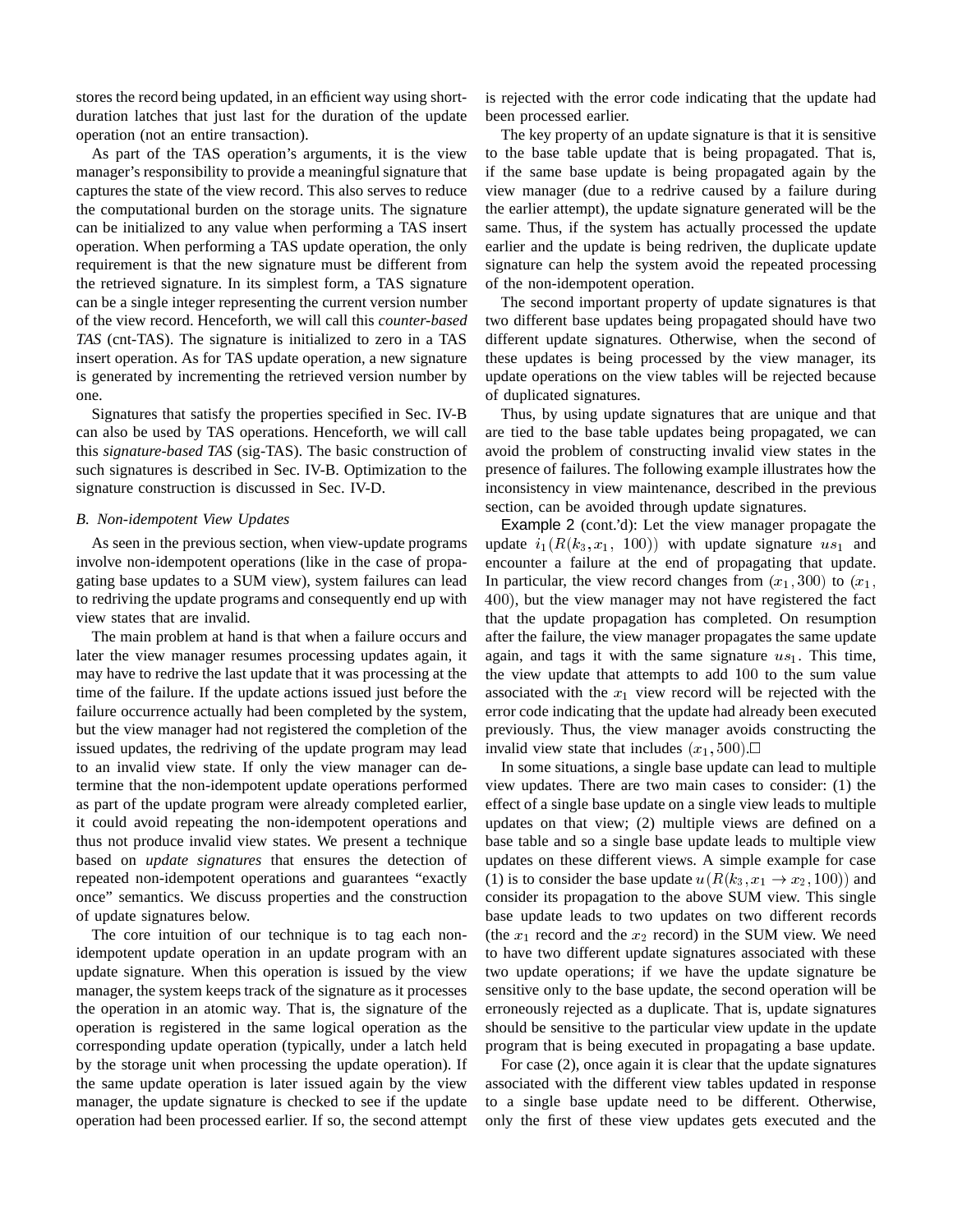subsequent updates (on the other view tables) will be rejected. In summary, update signatures need to have the following properties in order to ensure consistent view maintenance:

- 1) Update signatures for two view-update operations associated with two different base updates must be different.
- 2) Update signatures for two update operations on two different views that are updated based on the same base update must be different.
- 3) Update signatures for two update operations on the same view when a single base update is being propagated must be different.
- 4) Update signatures for two update operations on the same view that are updated based on the same base entry must impose partial temporal ordering.
- 5) Given the same base update, the same view, and the same update operation in the view update program, the update signature must be same.

A simple signature construction procedure can be derived directly from the specified properties. Consider the signature to be a triple, consisting of the view table ID, the view record ID, and the complete list of base table log entries that have been propagated to the view record. Each base table log entry can be represented by a pair, the log-stream ID and logentry timestamp. The log-stream ID indicates where the base table log entry originated (e.g., which storage unit performed the base table update) and the log-entry timestamp indicates when the base table update was performed. The storage and transmission costs of such signatures are high. Therefore, in Sec. IV-D, we develop a more efficient signature scheme, if certain requirements are met.

# *C. Out-of-order Update Propagation*

As discussed in the previous section, even if there is appropriate concurrency control with respect to multiple view managers accessing and modifying view records as base updates are propagated to them, there can be problems with consistent view maintenance due to out-of-order update propagation. Without proper flow control, a sequence of updates on a base record can be propagated to a view record out of order. To avoid the associated consistency problems due to out-of-order update propagation, we have developed a simple solution that involves controlling the view-update flow without significantly reducing the degree of parallel processing. In particular, we formulate a rule that can be used in the design of the update flow (in terms of the paths through the view managers taken by base updates to their corresponding view updates). The rule is as follows: *All base updates on a single base record must go through the same view manager to update the same view record.*

Basically, we allow for multiple view managers to maintain a view, and we allow for multiple view managers to subscribe to the updates on a base table to propagate its updates in a parallel manner. However, we restrict the update propagation flow so that out-of-order propagation is avoided. To implement the above rule for flow control, we leverage the essential

distributed nature of WDPs. We consider the case of large base tables and view tables being partitioned across multiple storage units. In particular, we use the flow control mechanism to regulate how the updates on each partition are processed by different view managers to propagate updates to different partitions of the related view tables. The flow-control rule is implemented by requiring that in the many-to-many mapping between the set of base-table partitions and the view-table partitions, through the view managers, there is a single view manager on the path from any base-table partition to any viewtable partition.

Based on the simple implementation of the flow-control rule, we achieve a high degree of parallel processing in view maintenance, through multiple view managers propagating updates to views. In particular, we allow for the updates of a single base record to go through multiple view managers to effect different views. We also allow for the updates of different base records to go through multiple view managers to effect the same view.

The following example illustrates how our flow-control rule avoids consistency problems in view maintenance.

Example 3 (cont.'d): Let two view managers (or two concurrent threads of a view manager) propagate the updates. With the flow control in place, all the  $k_1$  base record updates (namely,  $u_1$ ,  $u_3$  and  $u_5$  go to one view manager while the  $k_2$  base record updates (namely,  $u_2$  and  $u_4$ ) can go to the other view manager. Accordingly, the  $k_1$  view record has the following sequence of states:  $(k_1, x_1, 5)$ ,  $(k_1, x_1, 10)$ ,  $(k_1, x_1, 20)$ ,  $(k_1, x_1, 15)$ . The  $k_2$  view record has the following sequence of states:  $(k_2, x_2, 5)$ ,  $(k_2, x_2, 22)$ ,  $(k_2, x_2, 17)$ . Thus, due to the flow control of the update propagation, we achieve strong consistency. In particular, the view states for the two view records achieve convergence, all states are valid, and all state transitions agree with base-state record time-lines.

# *D. Non-idempotent View Updates Revisited*

As we will show in Sec. V, the above solutions are rarely applied independently, but are combined in the view update programs. This observation lets us significantly reduce the size of update signatures. As explained in Sec. IV-A, TAS operations can use the signatures defined in Sec. IV-B to ensure the correctness of concurrent updates. Since a TAS operation must provide the view table name and the record key to indicate which entry is to be modified, the signature's view table ID and view record ID are implicitly encoded as part of the TAS operation. Thus, the signature only needs to store the complete list of base-table log entries. Furthermore, when flow control is applied, view mangers must process log entries from each log stream in sequential order. Hence, the timestamp within each log stream must be monotonically increasing. Exploiting this fact, it is sufficient to maintain for each log stream the entry with the largest timestamp. A view manager can check if a log entry has been processed by comparing the entry's timestamp to the corresponding log stream's timestamp stored within the signature. Assuming the log stream IDs form an integer range, we can also eliminate the need to explicitly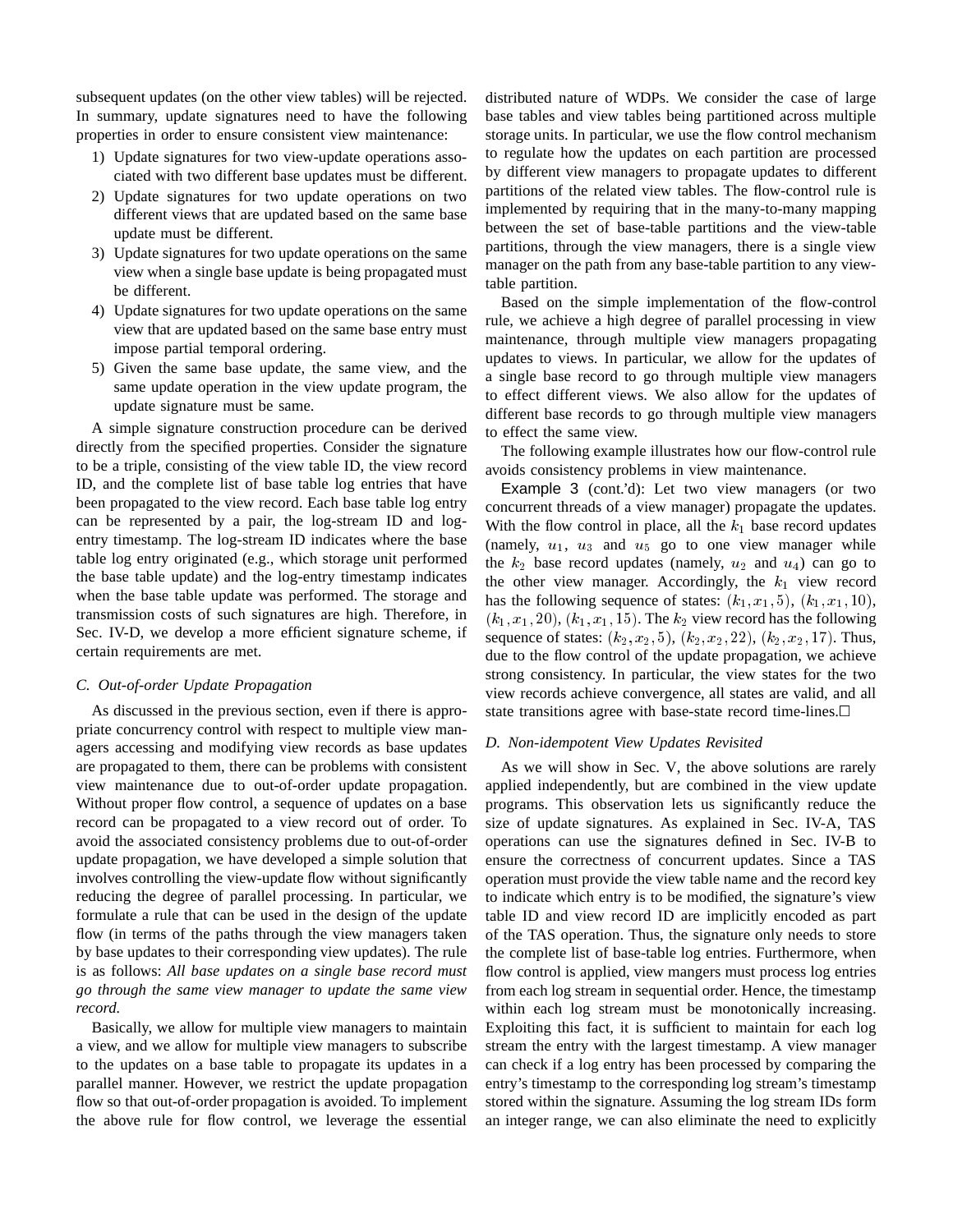store the log-stream IDs by keeping the log entries as a sorted list.

The final signature is reduced to a simple form of a vector clock as first described by Lamport in [23]. The storage requirement is one integer (4 bytes) per log stream. Standard compression techniques can then be applied to further reduce the signature size. Thus, we can generate space-efficient signatures when used in conjunction with TAS operations and flow control.

#### V. CLASSES OF VIEWS

In this section we present a systematic analysis of consistent view maintenance for different classes of views.

#### *A. Aggregate Views*

We consider the standard set of aggregate views, namely COUNT, MIN, MAX, SUM, and AVG. For COUNT views, we present a detailed analysis, and summarize the results for the other aggregate views.

| <b>Algorithm 1</b> Insert propagation for COUNT view |                                                                                     |  |  |  |  |
|------------------------------------------------------|-------------------------------------------------------------------------------------|--|--|--|--|
|                                                      | propagateInsert(R(k, x, y), sid, ed):                                               |  |  |  |  |
|                                                      | loop                                                                                |  |  |  |  |
|                                                      | foundEntry $\leftarrow$ read(D(x, ?c), ?sn)                                         |  |  |  |  |
|                                                      | <b>if</b> found Entry then                                                          |  |  |  |  |
|                                                      | <b>if</b> hasProcessed(sn, sid, eid) <b>then</b>                                    |  |  |  |  |
| 5:                                                   | break                                                                               |  |  |  |  |
|                                                      | $\text{sn}' \leftarrow \text{generateSignature}(\text{sn}, \text{sid}, \text{eid})$ |  |  |  |  |
|                                                      | succeed $\leftarrow$ updateTAS(D(x, c + 1), sn, sn')                                |  |  |  |  |
|                                                      | else                                                                                |  |  |  |  |
|                                                      | $\text{sn'} \leftarrow \text{generateSignature}(NULL, \text{sid}, \text{eid})$      |  |  |  |  |
| 10:                                                  | succeed $\leftarrow$ insertTAS(D(x, 1), sn')                                        |  |  |  |  |
|                                                      | <b>if</b> succeed <b>then</b>                                                       |  |  |  |  |
|                                                      | break                                                                               |  |  |  |  |

*1) COUNT View:* Consider a COUNT view <sup>D</sup> defined on a base table  $R(K, X, Y)$  as  $D(X, C)$  = Select X, COUNT(Y) As  $C$  From  $R$  Group-by  $X$ . The update propagation algorithms are given in Alg. 1-3, respectively.

We shall walk through the update program that handles insert on the base table  $R$ . It first reads (Line 2) the view record whose count needs to be incremented due to the insert operation on the base table. If the view record is not present,  $foundEntry$  will be set to  $False$ ; otherwise, it is set to  $True$ and the view record's value and signature are store in  $c$  and sn, respectively.

In the case where  $foundEntry$  is  $False$ , the program (Line 10) attempts to insert a new view record with  $C$  value of 1. If the TAS insert operation is successfully completed, then the program is done. On the other hand, if the TAS insert operation failed, then the failure implies a view record with the same key already exists within the view table; this can only occur if another view manager inserted that view record after this program executes the read operation in Line 2 but before it executes the TAS insert operation in Line 10. The failure will cause the program to go back to the top of the loop and re-drive the processing of the same log entry.

When  $foundEntry$  is  $True$ , the program (Line 4) must first check if the log entry has already been processed.<sup>2</sup> If the program determines the log entry was processed on a prior occasion, then it simply ignores that entry. Otherwise, the program issues a TAS update operation (Line 7) to increment the view record's count. Once again, if the TAS update operation succeeds, then the program is done. However, if the TAS update operation failed, then the program re-enters the loop and the log entry is re-processed from scratch. We conclude the discussion of COUNT view insert propagation by noting the TAS update failure can only occur if: (1) the view record is missing because another view manager deleted it, or (2) the view record's signature has been modified by another view manager.

| <b>Algorithm 2</b> Delete propagation for COUNT view |                                                                                     |  |  |  |
|------------------------------------------------------|-------------------------------------------------------------------------------------|--|--|--|
|                                                      | propagateDelete(R(k, x, y), sid, ed):                                               |  |  |  |
|                                                      | loop                                                                                |  |  |  |
|                                                      | foundEntry $\leftarrow$ read(D(x, ?c), ?sn)                                         |  |  |  |
|                                                      | <b>if</b> found Entry then                                                          |  |  |  |
|                                                      | <b>if</b> hasProcessed(sn, sid, eid) <b>then</b>                                    |  |  |  |
| 5:                                                   | break                                                                               |  |  |  |
|                                                      | $\text{sn'} \leftarrow \text{generateSignature}(\text{sn}, \text{sid}, \text{eid})$ |  |  |  |
|                                                      | if $c = 1$ then                                                                     |  |  |  |
|                                                      | succeed $\leftarrow$ deleteTAS(D(x, c), sn)                                         |  |  |  |
|                                                      | else                                                                                |  |  |  |
| 10:                                                  | succeed $\leftarrow$ updateTAS(D(x, c - 1), sn, sn')                                |  |  |  |
|                                                      | else                                                                                |  |  |  |
|                                                      | break                                                                               |  |  |  |
|                                                      | <b>if</b> succeed <b>then</b>                                                       |  |  |  |
|                                                      | break                                                                               |  |  |  |

|  | Algorithm 3 Update propagation for COUNT view |  |  |  |  |  |  |  |
|--|-----------------------------------------------|--|--|--|--|--|--|--|
|--|-----------------------------------------------|--|--|--|--|--|--|--|

 $propagateUpdate(R(k, x \rightarrow x', y \rightarrow y'), sid, ed):$ **if**  $x \neq x'$  **then** propagateDelete(R(k, x, y), sid, eid) propagateInsert(R(k, x', y'), sid, eid)

The programs to handle the propagation of the delete and update operations on the base table are shown in Alg. 2 and Alg. 3, respectively. The propagation of a delete operation on the base table resembles the insert propagation. Finally, the update program to propagate base-table updates to a COUNT view has the same structure as a delete operation followed by an insert operation.<sup>3</sup>

We now establish the convergence and consistency results for the COUNT view. Due to space constraints, we will present the following result without proof. We refer the reader to [24] for the complete proof.

**Theorem 1**: The count view is strongly consistent.

SUM and AVG views are also strongly consistent. The update programs for SUM and AVG views are akin to those of COUNT views.<sup>4</sup> For instance, in the case of SUM views,

<sup>2</sup>If the TAS is signature-based, then, as described in Sec. IV-D, has Process must compare the signature, sn, against the log entry identified by its stream ID and entry timestamp, sid and eid, respectively. If the TAS is counter-based, then has Process always return False since duplicate base log entries are undetectable.

<sup>3</sup>Not all view update propagation follow this structure.

<sup>4</sup>AVG stores the sum and the count in each view record.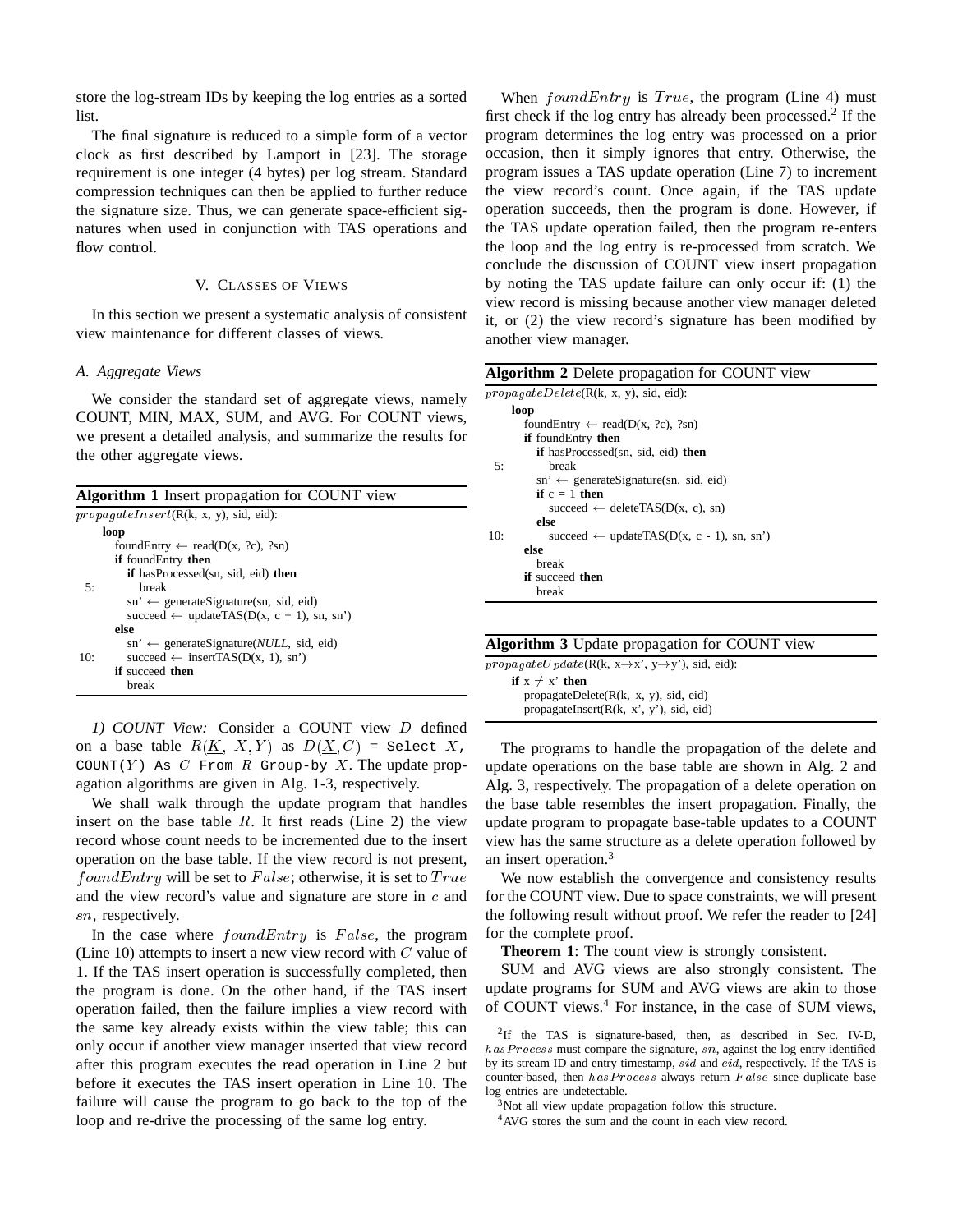rather than incrementing and decrementing the <sup>C</sup> value, the sum value is added to and subtracted from <sup>C</sup>. Error handling and concurrent update propagation are exactly the same.

*2) MIN and MAX Views:* Update propagation for MIN and MAX views are similar. We briefly discuss MIN views. The discussion also applies to MAX views.

To maintain a MIN view the update programs keep track of the MIN value in each view record. Whenever a base-table insert operation is propagated, the MIN is changed if the new value is smaller than the MIN; otherwise it is ignored. In the case of a base-table delete operation, the value is ignored if it is larger than the MIN. If the deleted value is equal to the MIN, a new MIN value is computed from the base-table records. Update operations on the base table are propagated to the MIN view by combining the logic of the delete operations and insert operations.

We will present convergence and consistency result for MIN views without proof. The complete proof is provided in [24].

**Theorem 2**: The MIN view is weakly consistent.

While the MIN view converges and all view states computed are valid, out-of-order results are possible, thus violating strong consistency. We illustrate this through an example.

Let the initial base table state be  $B_0 = \{(k_1, x_1, 4)\}.$ Let the following sequence of updates be processed on  $B_0$ :  $d_1(k_1, x_1, 4), i_2(k_2, x_1, 2),$  and  $u_3(k_2, x_1, y \rightarrow 5)$ . The resulting base state is  $B_f = \{(k_1, x_1, 5)\}\.$  The view manager sees the same sequence of base-table updates, however, after the base state has transitioned to  $B_f$ . The view undergoes the following state transitions:  $V_0 = \{(x_1, 4)\}$  (VM processes  $d_1$  by scanning base table in state  $B_f$ ,  $V_1 = \{(x_1, 5)\}\$ (VM processes  $i_2$  locally),  $V_2 = \{(x_1, 2)\}\)$  (VM processes  $u_3$  by scanning the base state),  $V_3 = \{(x_1, 5)\}\.$  While the computation converges,  $V_2$  agrees with an earlier base state than  $V_1$ , thus violating strong consistency.

However, had the update program, instead of doing a local computation in  $V_1$ , when seeing  $i_2$ , also scanned the base table to compute the potentially new minimum, the state transitioned would have been strongly consistent. In that case  $V_2$  =  $\{(x_1, 5)\}\$ , since the base table scan would have found 5 as the MIN value. This underlines the classical trade-off between efficiency (optimized update propagation, by avoiding basetable scans through local MIN value update) and consistency (weak versus strong). In particular, an update program for MIN views that always scans the base table whenever a new MIN value is to be computed (whenever the existing MIN value is deleted or a lower value is being inserted) achieves strong consistency, but is not as efficient as the update program that only scans the base table whenever the MIN value is deleted.

# *B. Key-Foreign Key Join Views*

In this section we summarize our analysis of the key-foreign key join view (K-FK). The K-FK join view is defined over two base tables  $R(\underline{X}, Y)$  and  $S(\underline{Y}, Z)$ , where Y is the foreign key in R and  $D(\underline{X}, Y, Z) = R(X, Y) \bowtie S(Y, Z)$ , The foreign key constraint implies that given  $(x, y) \in R \Rightarrow (y, z) \in S$ .

The K-FK join view update propagation algorithms for base table inserts, deletes, and updates are given in Alg. 4. Just like the MIN-view, the K-FK join view requires base table access to propagate certain updates, which prevents strong consistency. The update programs are simplified for presentation suppressing the error handling and concurrent update propagation logic. The update programs exploit the fact that K-FK constraints are satisfied. Constraints are tracked by a separate system service and are instantiated in the base tables when the view manager receives an update. That is  $(x, y) \in R \Rightarrow (y, z) \in S$ . For example, propagating inserts or deletes on <sup>S</sup> has no effect on the view table, as the K-FK constraint guarantees that there is no matching record in <sup>R</sup>.

Also note that propagating an update,  $u(S(y, z_1 \rightarrow z_2))$ , on  $S$  to  $D$  is, unlike in the other view update propagation cases in this section, not a delete–insert pair. A delete-insert pair would have no effect on the view (both operations are no-ops), but there could be multiple records in the view from earlier inserts that need to reflect the changes for <sup>z</sup>. In the program we denote the fact that multiple records are read and updated in  $D$  with a "\*" next to the read/update operation. In the full implementation, the read requires a scan of the entire base table, as the key is not provided as input, unless an index is maintained on <sup>D</sup>.

| <b>Algorithm 4 K-FK</b> join view update propagation.                   |                                                                                                                                                          |  |  |  |  |
|-------------------------------------------------------------------------|----------------------------------------------------------------------------------------------------------------------------------------------------------|--|--|--|--|
| $propagateInsert(R(x, y))$ :<br>read $(S(y, ?z))$<br>insert(V(x, y, z)) | $propagateInsert(S(y, z))$ :<br>{no operation}                                                                                                           |  |  |  |  |
| $propagateDelete(R(x, y))$ :<br>delete(V(x, ?y, ?z))                    | $propagateDelete(S(y, z))$ :<br>{no operation}                                                                                                           |  |  |  |  |
| read $(S(y', ?z))$<br>update( $V(x, y \rightarrow y', z)$ )             | $propagateUpdate(R(x, y \rightarrow y'))$ : propagateUpdate(S(y, z $\rightarrow$ z')):<br>read*( $V($ ?x, y, z))<br>update*(V(x, y, z $\rightarrow$ z')) |  |  |  |  |

We conclude the discussion of K-FK join view with the convergence and consistency result. Refer to [24] for the complete proof.

**Theorem 3**: The K-FK join view is weakly consistent.

#### *C. Selection, Projection and Set Operation Views*

Selection, projection and set operation views are strongly consistent. Update propagation appears seemingly simple. We summarize a few subtleties below. Refer to [24] for a detailed analysis.

For key-preserving projection and selection views, the update program applies the selection condition to the base table update, projects out any values not required by the view, and inserts the record into the view. Base table deletes and updates are propagated in the same manner. Update signatures are not required since the view update programs are idempotent. Concurrent update propagation is not an issue, since two base table updates on the same key cannot race due to flow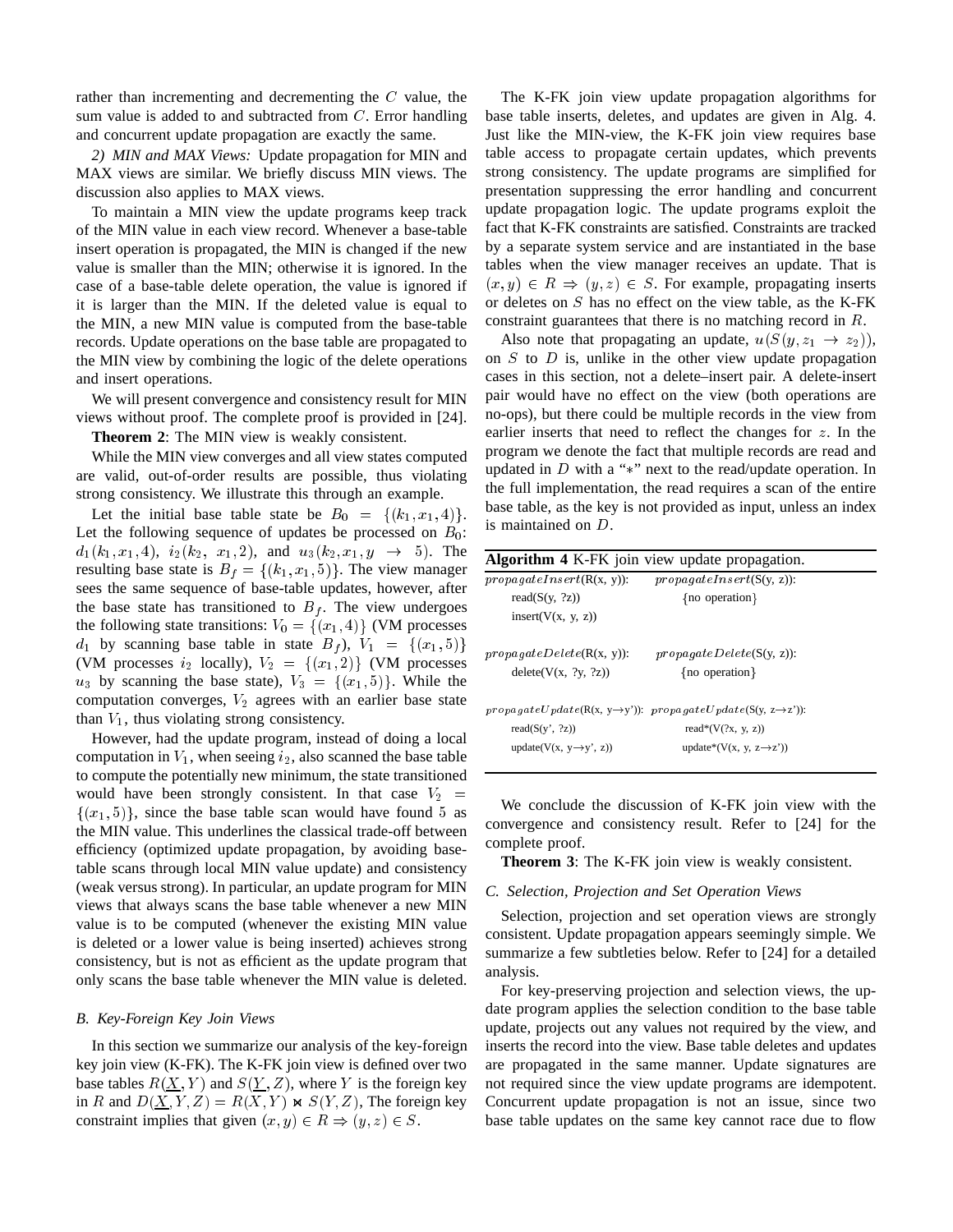control, thus avoiding conflicts. However, it is crucial that the flow control principle is respected, as, otherwise, the view computation violates weak consistency and may not converge.

Set operation and non-key-including projection views are similar to the COUNT-view. Auxiliary "count" fields in the view are maintained to keep track of the records mapping onto one and the same view record from the base table: the view counts the values in the base relation resulting from projecting out the key.

#### VI. EXPERIMENTAL EVALUATION

In this section, we present performance experiments that evaluate the effect of various techniques we developed in this paper for aggregate views. In particular, we study the maintenance of SUM views and MIN views to illustrate the important issues. SUM view behavior is similar to COUNT and AVG view behavior. Thus, by conducting experiments for the SUM and MIN views, we understand the performance of all aggregate views.

In our experiments we studied how our solution techniques for aggregate view maintenance scales with the number of view managers. We also studied the performance overhead of using update signatures to achieve correct update propagation in the presence of failures. Our experiments also throw light on the restrictions and the corresponding performance penalties imposed by flow control techniques that are needed to ensure correct view update propagation.

Our experiments are performed on the storage framework described in Sec. II-C. For each storage unit, we used MySQL as the engine to drive the updates. The storage framework was deployed on a cluster of 20 nodes (Linux 2.6, 2 x dualcore Xeon 5160 @ 3.00GHz, 4 GB RAM) connected by a 1 Gbps Ethernet switch. We deployed 20 storage servers, 10 log servers, and 20 machines were used for hosting view managers. We also used one of the machines to host a client application responsible for issuing base-table updates.

In our experiments, we started with a base table that is partitioned across multiple storage units (SUs). We studied the performance of view-update propagation to a SUM view and a MIN view. For each experiment, we initialized the base table with 1 million entries and inserted the corresponding entries directly into the view table. Once the base table and the view table are initialized, we started the view managers and the client application that performed base table updates. We developed the client application to uniformly sample the base table's key space and update the record. Note, the traffic load produced by the client application is set up to provide enough traffic that all the view managers can stay busy throughout the experiment propagating the updates to the views.

**Experiments for SUM View**: Fig. 2 shows the results of the experiment to study the effect of the view cardinality on the throughput achieved for the SUM view. When there are fewer view entries, we expect a higher probability that two or more view managers are concurrently updating the same view entry. That is, as the cardinality of the view grows, there is less contention and we can achieve more throughput through

a larger number of view managers. We see that as we add more view managers to the system, the throughput continues to increase until the contention rate reaches about 750; after which, throughput begins to decrease. This illustrates that we should not blindly increase the number of view managers in hope of increasing throughput.

Fig. 3 studies the effect of the number of view managers on TAS contention for different view cardinalities. As expected, the contention increases as the number of view manager increases. We see that with a modest number of view records (like 1000s), we have very low TAS contention even with a large number of view managers.

Fig. 5 and Fig. 6 show the throughput and contention rate when update signatures are used to protect against failures. We observe that the overhead of update signatures is about 9% on the overall throughput. Thus, we conclude that the slight decrease in throughput is an acceptable trade-off to achieve consistent update propagation through the use of update signatures in the presence of failures.

**MIN View Experiments**: In the case of MIN view maintenance, the key issue is that the cost of reading the minimum value from the base table can be prohibitive. However, the likelihood of having to incur this cost depends on the sequence of updates on the base table. To study this effect, we varied the distribution of the minimum value in the data.

As shown in Fig. 4, the cost of reading the minimum value from the base table has little impact on throughput if the input updates follow a discrete uniform or a discrete normal distribution since the MIN view records are rarely updated in response to base-table update propagation. In fact, the two data distributions share the same throughput characteristics. However, as expected, in the case of a Zipfian distribution, the cost of reading the minimum value from the base table becomes too expensive and the value of adding more view managers is quickly diminished.

We can avoid the frequency of having to compute a new MIN by reading the base table, when the MIN view is updated, by maintaining a counter field to keep track of the number of occurrences of the MIN value in the base records. For instance, if a base-table record is deleted and it has the MIN value, this update when propagated to the view may suggest that a new MIN value should be computed by reading the base table. However, if the counter on the view records indicates that there are more than one base records with that MIN value, then the update program can simply decrement this counter and avoid reading the base table to compute a new MIN value.

As shown in Fig. 7, the cost of reading the minimum value from the base table is amortized by the reference counters (ref. cnt.) and good throughput scalability is achieved for all three distributions. Reference counters introduce almost no overhead when the data follows a discrete uniform or a discrete normal distribution since the view managers rarely need to modify the min view record. Again, the two data distributions share the same throughput characteristics. For data with Zipfian distribution, the overall throughput is lower than the other two distributions because it incurs a higher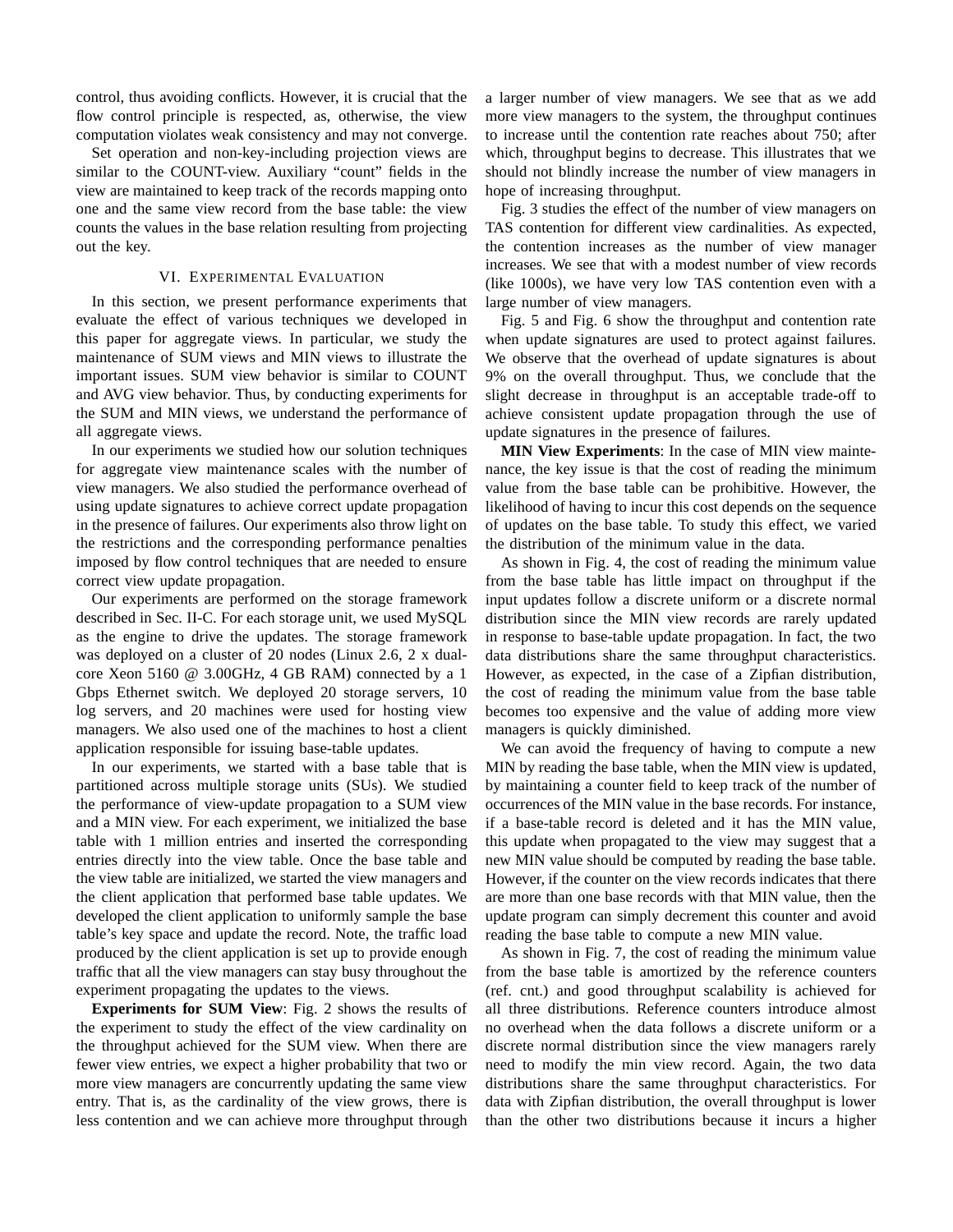

Fig. 5. sig-TAS SUM view throughput rate

Fig. 6. sig-TAS SUM view contention rate

Fig. 7. MIN view throughput rate (with ref. cnt.)

overhead for updating reference counters. This is due to the fact that reference counters are updated much more frequently.

For both test cases (with and without reference counter), the highest observed contention rate was less than 24 TAS contentions per second. Thus TAS failures have little impact on the view managers' overall performance.

**Impact of Flow Control**: When storage units (SUs) experience uneven workloads, flow control may impact system performance since view managers may have uneven workloads and consequently some view managers may idle. We conducted experiments for SUM view maintenance wherein we explored the effect of unbalanced versus balanced workloads. For the unbalanced workload, we used a highly skewed Zipfian distribution to model the update frequency for different base records. For the balanced workload, we used a uniform distribution of updates on base-table records.

During our experiments, the most heavily loaded storage unit handled 9 times more requests than the storage unit with the lightest workload. Fig. 8 shows the throughput of both balanced and unbalanced workloads. Although the throughput of the balanced workload in-



Fig. 8. SU workload

creases at a near linear rate, the throughput for the unbalanced workload levels off at about 1500 updates per second. We also observed the unbalanced workload has less TAS contentions than the balanced workload. Under both workloads, since there are less than 74 TAS contentions per second, TAS failures have little influence on the view managers' throughput.

Even though our experiments showed that in the case of highly-skewed workloads there can be throughput degradation

due to flow control, we can achieve significant throughput by having a large number of view managers that follow flow control to ensure a reasonable level of consistency in viewupdate propagation.

In summary, from our experiments we conclude:

- 1) Scalability of SUM view maintenance: The update propagation throughput of SUM view is significantly impacted by the cardinality of the SUM view.
- 2) TAS contention of SUM view: The contention is quite low if the cardinality of the SUM view is reasonably high.
- 3) Overhead of update signatures: Update signatures, which ensure correct update propagation in the presence of failures, has very little overhead on the throughput.
- 4) MIN view throughput: The use of counters to reduce the frequency of having to read the base table in order to compute the MIN value can be very beneficial.
- 5) Flow control impact: For highly-skewed update distributions flow control can lead to significant reduction of view-update throughput. However, this reduction in throughput can be overcome by having additional view managers in the system.

## VII. RELATED WORK

In this section we compare our work to existing *incremental and deferred view maintenance* approaches [1]–[8]. We also contrast our work to existing work on *view maintenance in distributed database systems* [9]–[15].

*Incremental view maintenance* has been studied extensively over the years [1]–[8]. Incremental view maintenance algorithms compute view differentials as query expressions over base table updates, base states before or after the update, and view states [2]–[5]. Our approach leverages this work, but must